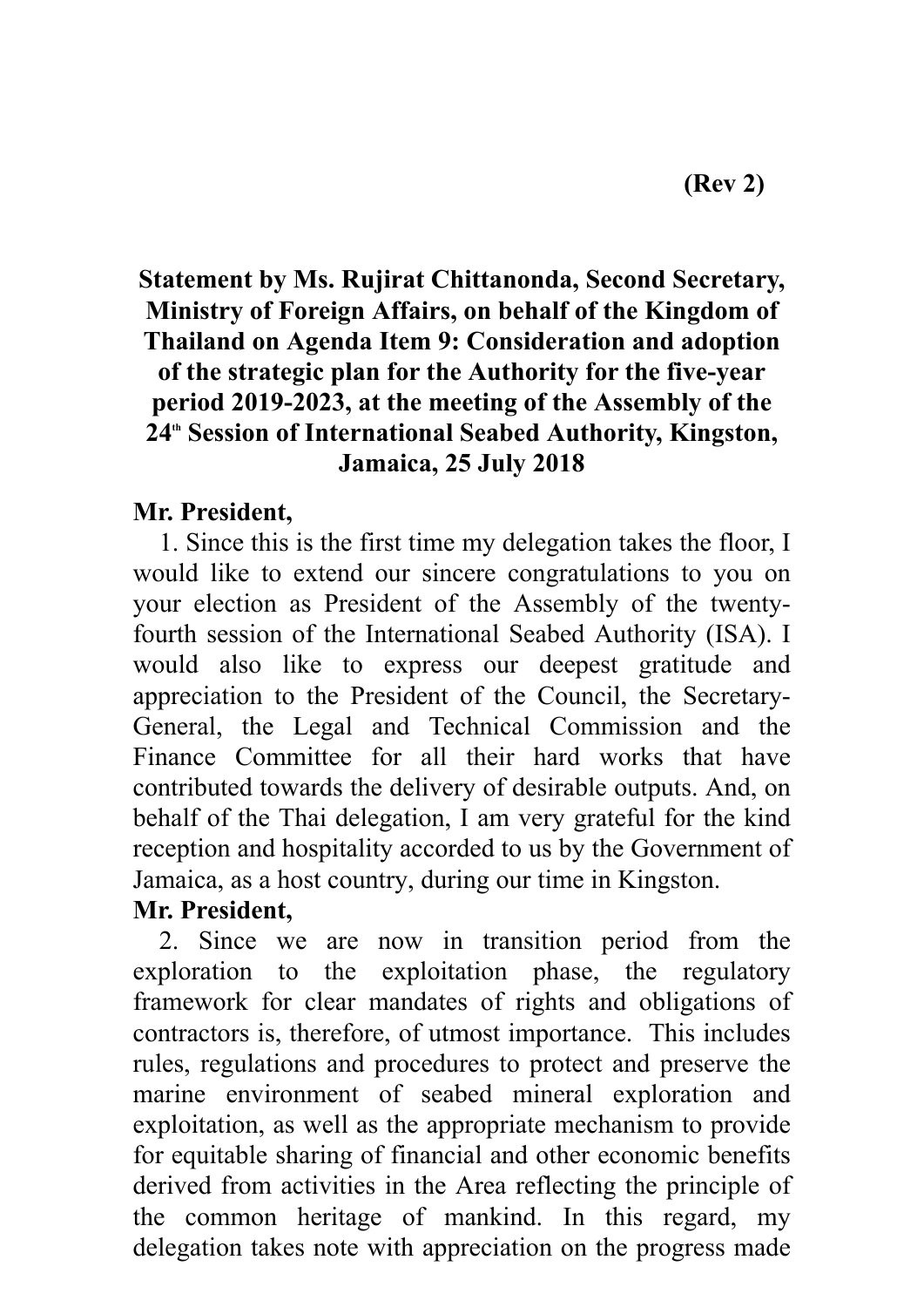on the draft Regulations on Exploitation of Mineral Resources in the Area whose objective is to provide for the exploitation of the resources in the Area consistent with the United Nations Convention on the Law of the Sea (UNCLOS) and the 1994 Agreement relating to the Implementation of Part XI of UNCLOS. The document, once become effective, will ensure that activities in the Area conducted by contractors at the exploitation stage will be in compliance with the fundamental principles contained therein.

## **Mr. President,**

3. My delegation thanks the Secretary-General for his report on this agenda item as contained in document ISBA/24/A/4 and welcomes the draft 5-year strategic plan of the ISA, which has been formulated for the first time since the establishment of the Authority in 1994. This document is one of the most important elements resulting from the periodic review undertaken in pursuance of Article 154 of UNCLOS at the last session of the ISA in 2017. We believe that having a long-term plan defining strategic direction and aims of the Authority would help us in ensuring that the work of the Authority will not only be consistent with the UNCLOS and its 1994 Implementing Agreement as well as the goals and targets of the 2030 Agenda, but also reach the goal for the exploitation of resources of the Area for the benefit of mankind, while at the same time providing effective protection and preservation of the marine environment for the benefit of future generations.

4. Under the strategic plan, my delegation wishes to place an emphasis on **promoting and encouraging marine scientific research in the Area**. This issue is of particular importance for developing countries, including Thailand, which have less capacity in terms of technological advancement and scientific knowledge. The supportive participation of qualified scientists and technical personnel from developing countries in scientific research programmes would, indeed, be one of many ways to doing this, and it would resonate with the common heritage of mankind principle.

5. Also **capacity building programmes**, which is closely